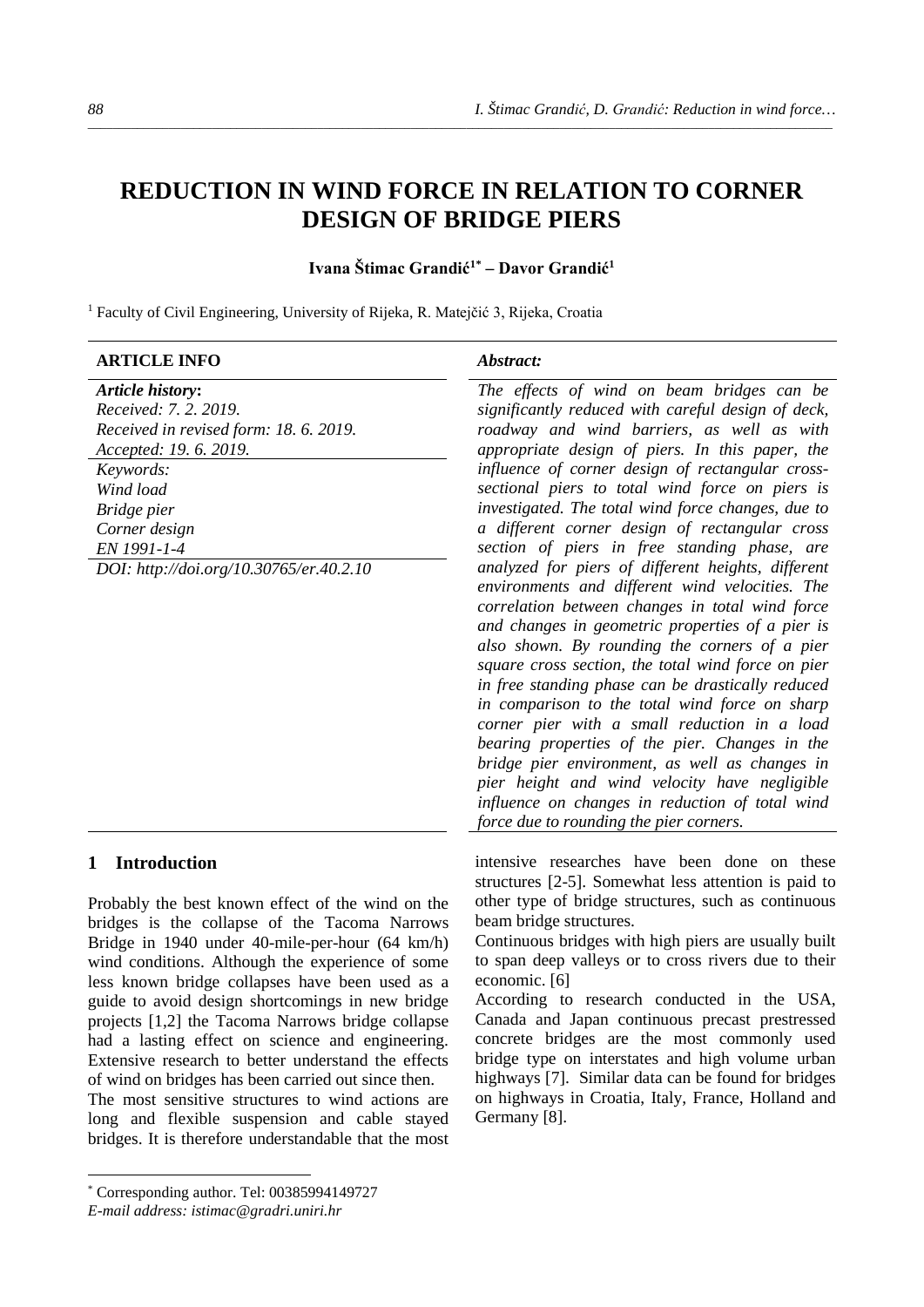The effects of wind on beam bridges, can significantly be reduced with careful design of deck, roadway and wind barriers.

The significant effort in optimal design of beam and slab bridge decks especially in sense of optimization of roadway and wind barriers is done in the past years [9-11]. Unfortunately, influence of pier design to wind force on piers, according to author's knowledge is not as much investigated although Wardlaw [12] reported few cases of unexpected oscillation of bridge towers under construction.

The piers make up between 20% and 50% of the total cost of the viaduct depending on the pier heights and foundation conditions [13].

Especially sensitive to wind are piers in free standing phase just before the final connection operation take place [12,14].

In the article written by Han et al. [6] the authors show contribution of different wind force components to total wind force during the longest double cantilever erection stage. The contribution of wind on piers in a total wind force is between 13% and 46%, depending on a load scenario.

From the facts written above it is clear that reduction of the wind force on piers consequently will reduce the cost of the bridge construction.

Wardlaw [12] reported that the main problem with piers and towers excitation due to wind is vortex shedding effect. Matsuzaki et al. [15] and Masaki et al. [16] studied vortex shedding effect in wind tunnel and conclude that aerodynamic corner vanes (i.e. circular arc vertical corner vanes) can eliminate the vortex shedding excitation.

In this paper the influence of corner design of rectangular cross-sectional piers to total wind force on piers in free standing phase is investigated. The total wind force on pier is calculated according to EN 1991-1-4 [17]. Although the EN 1991-1-4 gives the possibility to define parameters which are open in the Eurocode for national choice in National Annex, in this paper only the recommended procedures and values given in EN 1991-1-4 are used in calculation.

The total wind force changes due to changes in corner design of rectangular cross section are analyzed for different environments, pier heights and wind velocities.

The correlation between changes in total wind force and changes in geometric properties of piers is also shown.

#### **2 Definition of wind force**

*\_\_\_\_\_\_\_\_\_\_\_\_\_\_\_\_\_\_\_\_\_\_\_\_\_\_\_\_\_\_\_\_\_\_\_\_\_\_\_\_\_\_\_\_\_\_\_\_\_\_\_\_\_\_\_\_\_\_\_\_\_\_\_\_\_\_\_\_\_\_\_\_\_\_\_\_\_\_\_\_\_\_\_\_\_\_\_\_\_\_\_\_\_\_\_\_\_\_\_\_\_\_\_\_\_\_\_\_\_\_\_\_\_\_\_\_\_\_\_\_*

The wind force  $F_w$ , according to European standard for determination of wind actions on structures [17], may be determined using the next equation:

$$
F_w = q_p(z) \cdot c_f \cdot c_s c_d \cdot A_{\text{ref}} \tag{1}
$$

where  $q_p(z)$  is the peak velocity pressure at reference height *z*,  $c_f$  is the force coefficient for the structure or structural element,  $c_s c_d$  is the structural factor and  $A_{ref}$  is the reference area of the structural element.

**The peak velocity pressure**  $q_p(z)$  at height *z* includes mean and short-term velocity fluctuations and it is defined by:

$$
q_p(z) = [1 + 7 \cdot I_v(z)] \cdot \frac{1}{2} \cdot \rho \cdot v_m^2(z) \tag{2}
$$

where  $\rho$  is the air density,  $I_v(z)$  is the turbulence intensity at height *z* and  $v_m(z)$  is the mean wind velocity at a height *z* above the terrain.

**The force coefficient**  $c_f$  is defined according to the structural element cross section (structural elements with rectangular sections, structural elements with sharp edged section, structural elements with regular polygonal section, etc.)

For structural elements with rectangular sections:

$$
c_{\rm f} = c_{\rm f,0} \cdot \psi_{\rm r} \cdot \psi_{\chi} \tag{3}
$$

where  $c_{f,0}$  is the force coefficient of rectangular sections with sharp corners and without free-end flow,  $\psi_r$  is the reduction factor for square sections with rounded corners and  $\psi_{\gamma}$  is the end-effect factor for elements with free-end flow**.**

**The structural factor**  $c_s c_d$  takes into account the reduction effect on the wind action due to the no simultaneity of occurrence of the peak wind pressures on the surface  $(c<sub>s</sub>)$  and the increasing effect from vibrations due to turbulence in resonance with the structure  $(c_d)$ .

$$
c_{s}c_{d} = \frac{1 + 2 \cdot k_{p} \cdot I_{v}(z_{s}) \cdot \sqrt{B^{2} + R^{2}}}{1 + 7 \cdot I_{v}(z_{s})}
$$
 (4)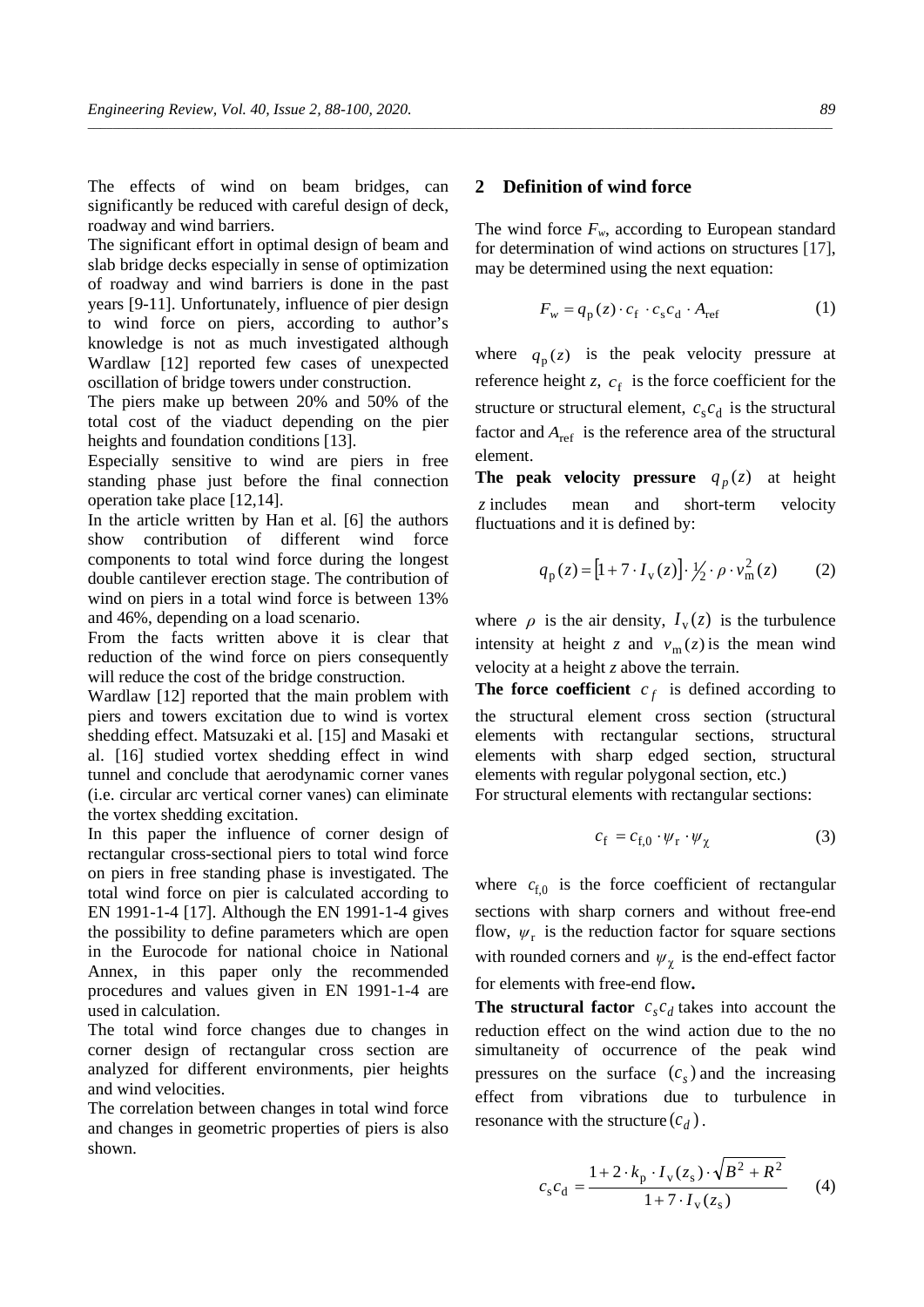where  $z<sub>s</sub>$  is the reference height for determining the structural factor,  $k_p$  is the peak factor,  $I_v(z_s)$  is the turbulence intensity at the height  $z_s$ ,  $B^2$  is the background factor and  $R^2$  is the resonance response factor.

**The reference area**  $A_{ref}$  is product of height *h* of the structure and width *b* of the structure or structural member perpendicular to the wind:

$$
A_{\text{ref}} = h \cdot b \tag{5}
$$

## **3 Calculations of wind action and total wind force on pier**

Calculations of wind action and total wind force on the reinforce concrete piers in free standing phase for different corner design of rectangular crosssections shown in Fig. 1 are done. The piers are modelled as cantilever structural system (fixed in foundations and free at the top). In this research the following pier and environmental characteristic are varied: pier height (*h*=20 m and *h*=10 m), fundamental values of the basic wind velocity (20 m/s, 30 m/s, 40 m/s and 50 m/s), terrain categories (TC 0, TC I, TC II, TC III and TC IV according to  $[17]$ ).



*Figure 1. Cross sections of the piers (dimensions in cm)*

The detailed calculation procedure will be presented only for the bridge piers with different corner design of following characteristic: the height of pier of 20 m, terrain category II, and the fundamental value of the basic wind velocity of 30 m /s.

**The peak velocity pressure**  $q_p(z)$ , at the height z

is determined according the equation (2).

The mean wind velocity  $v_m(z)$  at height *z* depends on the terrain roughness and orography and on the basic wind velocity:

$$
v_{\rm m}(z) = c_{\rm r}(z) \cdot c_0(z) \cdot v_{\rm b} \tag{6}
$$

where  $c_r(z)$  is the roughness factor,  $c_0(z)$  is the orography factor and  $v<sub>b</sub>$  is the basic wind velocity.

The basic wind velocity  $v<sub>b</sub>$  shall be calculated as follows:

$$
v_{\rm b} = c_{\rm dir} \cdot c_{\rm season} \cdot v_{\rm b,0} \,. \tag{7}
$$

 $v_{b,0}$  is the fundamental value of the basic wind velocity (30 m/s),  $c_{\text{dir}}$  is the directional factor (recommended value is 1) and  $c_{\text{season}}$  is the season factor (recommended value is 1) [17]. Thus, the basic wind velocity  $v_b = 30$  m/s.

The recommended procedure for the determination of the roughness factor  $c_r(z)$  at height *z* is given as:

$$
c_{\rm r}(z) = k_{\rm r} \cdot \ln \left( \frac{z}{z_0} \right) \text{ for } z_{\rm min} \le z \le z_{\rm max} \quad (8)
$$

$$
c_r(z) = c_r(z_{\min}) \quad \text{for} \quad z \le z_{\min} \tag{9}
$$

where

*\_\_\_\_\_\_\_\_\_\_\_\_\_\_\_\_\_\_\_\_\_\_\_\_\_\_\_\_\_\_\_\_\_\_\_\_\_\_\_\_\_\_\_\_\_\_\_\_\_\_\_\_\_\_\_\_\_\_\_\_\_\_\_\_\_\_\_\_\_\_\_\_\_\_\_\_\_\_\_\_\_\_\_\_\_\_\_\_\_\_\_\_\_\_\_\_\_\_\_\_\_\_\_\_\_\_\_\_\_\_\_\_\_\_\_\_\_\_\_\_*

$$
k_{\rm r} = 0.19 \cdot \left(\frac{z_0}{z_{0,\rm II}}\right)^{0.07} \quad . \tag{10}
$$

*Table 1. Terrain categories and terrain parameters* 

| Terrain category | $z_0$ [m] | $z_{\min}$ [m] |
|------------------|-----------|----------------|
|                  | 0.003     |                |
|                  | 0.01      |                |
|                  | 0.05      |                |
| Ш                | 0.3       |                |
|                  |           |                |

The values of  $z_{\text{min}}$  and  $z_0$  can be found in Table 1 [17], while *z*max=200 m. In the case of TC II  $z_{\text{min}} = 2 \text{ m}, z_0 = z_{0,\text{II}} = 0.05 \text{ m}.$  Thus  $k_r = 0.19$ .

The recommended value for orography factor  $c_0(z)$  is equal to 1 [17].

The turbulence intensity  $I_v(z)$  may be determined according recommended rules as follows [17]

$$
I_{\rm v}(z) = \frac{k_1}{c_0(z) \cdot \ln \frac{z}{z_0}} \quad \text{for } z_{\rm min} \le z \le z_{\rm max} \quad (11)
$$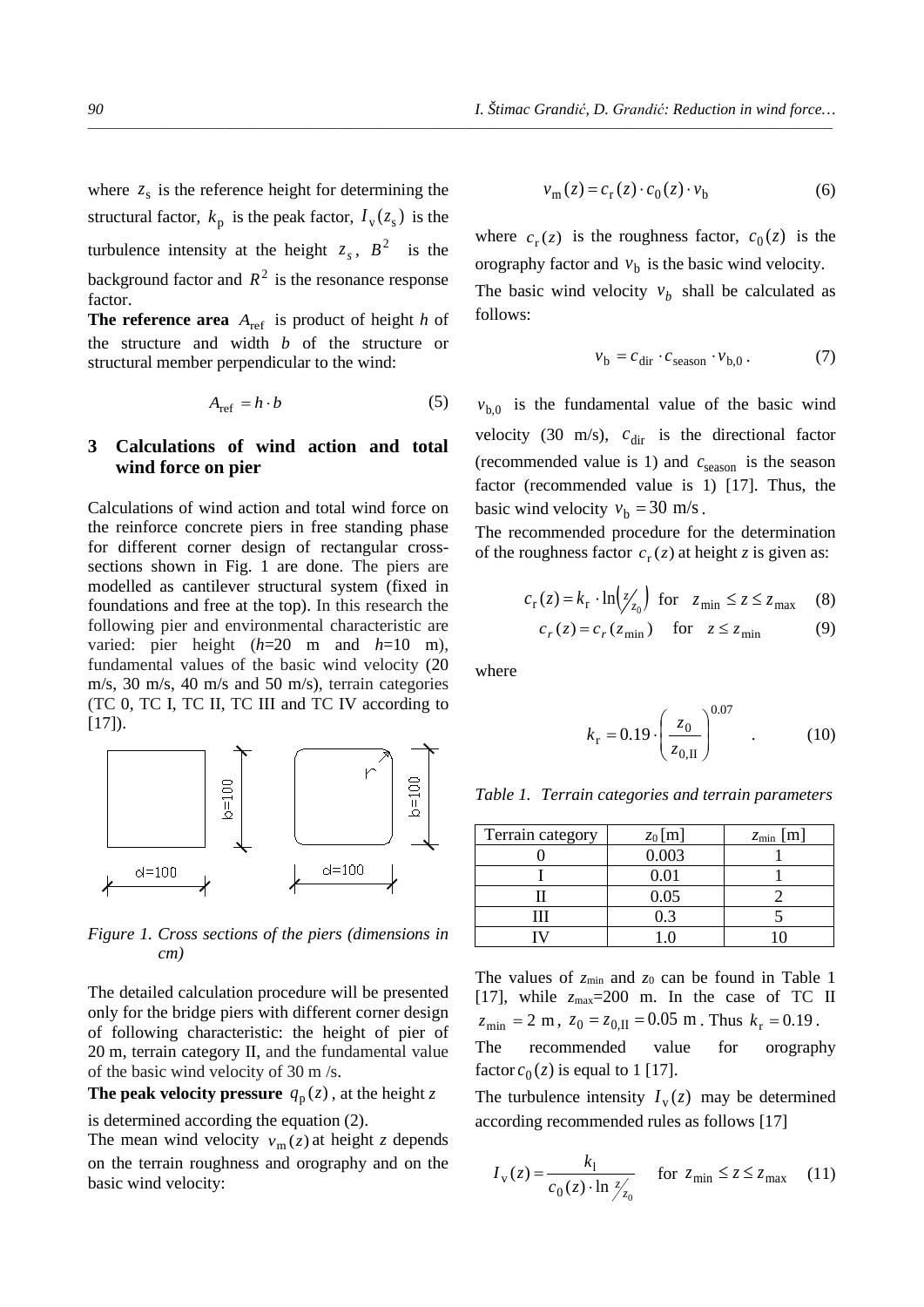$(d/b=1)$   $c_{f,0}=2.1$ .

 $k_1$  is the turbulence factor with recommended value of 1.0 [17].

For determination of velocity pressure of the structures where  $h > 2 \cdot b$  the structure has to be divided in multiple parts as shown in Fig. 1.

The bridge pier of height of 20 m and width of 1 m is divided as: the lower part extending from the ground up to 1 m; the upper part extending from top down to 1 m, the middle part of structure, between the upper and lower parts, divided into horizontal strips of 3 m height (Table 2). The velocity pressure should be assumed to be uniform over each horizontal part/strip considered. In equation  $(8)$ ,  $(9)$ , (11) and (12)  $z = z_e$  (the reference heights  $z_e$  are always referred to the upper heights of the corresponding structural part/strip as shown in Fig 2.)

*Table 2. The peak velocity pressure*  $q_p(z)$  *for h*=20, *TC II and vb,0=30 m/s in relation to z*

| $z_e$             | $\mathcal{Z}$ | $c_r(z)$ | $v_m(z)$ | $I_{\nu}(z)$ | $q_p(z)$             |
|-------------------|---------------|----------|----------|--------------|----------------------|
| $\lceil m \rceil$ | [m]           |          | [m/s]    |              | [kN/m <sup>2</sup> ] |
| 20                | 19-20         | 1.138    | 34.15    | 0.167        | 1580.60              |
| 19                | 16-19         | 1.129    | 33.86    | 0.168        | 1560.88              |
| 16                | 13-16         | 1.096    | 32.88    | 0.173        | 1495.59              |
| 13                | $10-13$       | 1.057    | 31.70    | 0.180        | 1418.31              |
| 10                | $7 - 10$      | 1.007    | 30.20    | 0.189        | 1323.16              |
| 7                 | $4 - 7$       | 0.939    | 28.17    | 0.202        | 1198.30              |
| 4                 | $1 - 4$       | 0.833    | 24.98    | 0.228        | 1012.80              |
|                   | $0 - 1$       | 0.701    | 21.03    | 0.271        | 800.68               |



*Figure 2. Reference height ze and corresponding velocity pressure profile [17]*

Calculation of the peak velocity pressure  $q_p(z)$  is conducted for each of 8 reference heights and shown in Table 2 as well as values of  $c_r(z)$ ,  $v_m(z)$  and  $I_{\rm v}(z)$ .

**The force coefficient**  $c_f$  is defined by equation (3). The force coefficient of rectangular sections with sharp corners and without free-end flow  $c_{f,0}$  is defined in diagram in Fig. 4. For square shape

The reduction factors  $\psi_r$  for square sections with rounded corners are taken from Fig. 3 and presented in Table 3.

The end-effect factor  $\psi_{\lambda}$  should be determined as a function of the slenderness ratio  $\lambda$  and the solidity ratio  $\varphi$ .

For rectangular cross section of the bridge piers the slenderness ratio  $\lambda$  may be determined as follows:

$$
h \ge 50 \text{ m } \lambda = 1.4 \cdot \frac{h}{b} \text{ or } \lambda = 70
$$
\nwhichever is smaller

\n
$$
h < 15 \text{ m } \lambda = 2 \cdot \frac{h}{b} \text{ or } \lambda = 70
$$
\nwhichever is smaller

\n(14).

For value of *h*=20 m linear interpolation should be used (  $\lambda = 1.9 \cdot \frac{20}{1} = 38$  ).

The solidity ratio  $\varphi$  for non-hollow structures in the direction of wind action is equal to 1. Thus, according to Fig 5,  $\psi_1 = 0.84$ .



*Figure 3. The reduction factor [17]*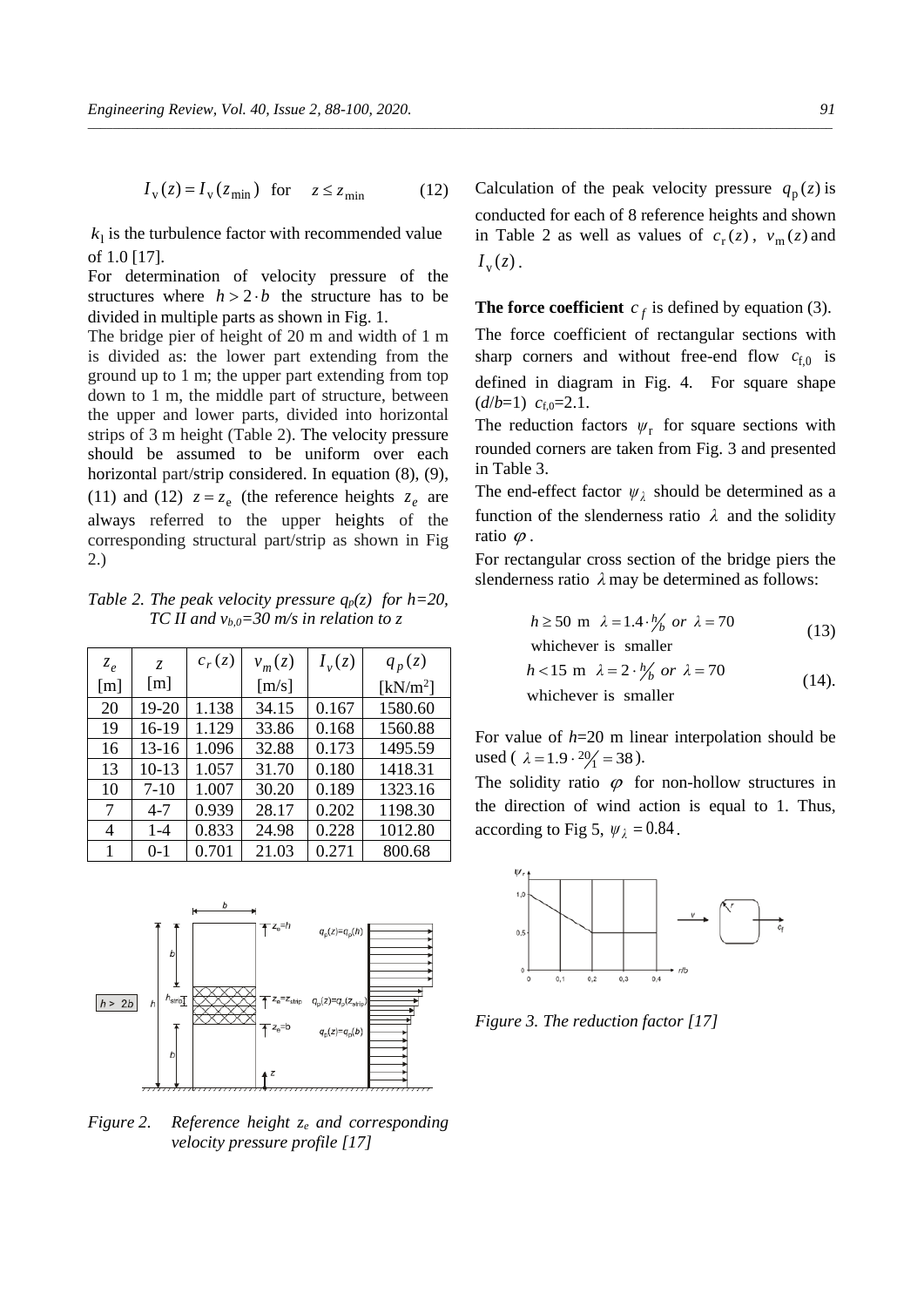

*Figure 4. The force coefficient [17]*



*Figure 5. The end-effect factor [17]*

Finally, the force coefficients  $c_f$  for pier of  $h=20$  m, TC II and  $v_{b,0} = 30 \text{ m/s}$  of squared cross section (*d*/*b*=1) with different corner design are shown in Table 3.

*Table 3.*  $c_{f,0}$ ,  $\psi_{r}$ ,  $\psi_{\lambda}$ ,  $c_{f}$  *in relation to r* 

| r<br>[cm]    | $c_{\rm f,0}$ | $\psi_{\rm r}$ | $\psi_{\lambda}$ | $c_f$ |
|--------------|---------------|----------------|------------------|-------|
| 0            |               | 1.00           |                  | 1.764 |
|              |               | 0.95           |                  | 1.676 |
| $\mathbf{I}$ | 2.1           | 0.875          | 0.84             | 1.544 |
| III          |               | 0.75           |                  | 1.323 |
| IV           |               | 0.625          |                  | 1.103 |

**The structural factor**  $c_s c_d$  is to be calculated using equation (4).

According to Annex B of EN 1991-1-4 [17] the reference height  $z_s$ , the peak factor  $k_p$ , the turbulence intensity  $I_{\rm v}(z_{\rm s})$ , the background factor  $B<sup>2</sup>$  and the resonance response factor  $R<sup>2</sup>$  are:

$$
B^{2} = \frac{1}{1 + 0.9\left(\frac{b+h}{L(z_{s})}\right)^{0.63}}
$$
(15)

$$
R^{2} = \frac{\pi^{2}}{2\delta} \cdot S_{L}(z_{s}, n_{1,x}) \cdot R_{h}(\mu_{h}) \cdot R_{b}(\mu_{b})
$$
 (16)

$$
I_{\rm v}(z_{\rm s}) = \frac{k_1}{c_0(z) \cdot \ln\left(\frac{Z_{\rm s}}{z_0}\right)}\tag{17}
$$

$$
k_{\rm p} = \sqrt{2 \cdot \ln(v \cdot T)} + \frac{0.6}{2 \ln(v \cdot T)} \text{ or } k_{\rm p} = 3
$$
 (18)

whichever is greater

$$
z_{\rm s} = 0.6 \cdot h \ge z_{\rm min} \,. \tag{19}
$$

Thus,  $z_s = 12$  m and  $I_v(z_s) = 0.182$ .

The turbulent length scale  $L(z_s)$ , for heights  $z_s$ above ground below 200 m, may be calculated as follows:

$$
L(z_s) = L_t \cdot \left(\frac{z_s}{z_t}\right)^\alpha \quad \text{for} \quad z_{\text{min}} \le z_s \le z_{\text{max}} \tag{20}
$$

$$
L(zs) = L(zmin) \qquad \text{for} \quad zs < zmin \tag{21}
$$

where  $\alpha = 0.67 + 0.07 \cdot \ln(z_0) = 0.46$ ,  $z_t = 200$  m and  $L_t = 300$  m. The roughness length  $z_0 = 2$  m. According to Equations (20) and (21) the value of  $L(z_s) = 82.169$  m. Using Equation (15)  $B^2 = 0.724$ .  $\delta$  is the total logarithmic decrement of damping and it can be determined according to Annex F of EN 1991-1-4 [17] as:

$$
\delta = \delta_{\rm s} + \delta_{\rm a} + \delta_{\rm d} \tag{22}
$$

where  $\delta_s$  is the logarithmic decrement of structural damping (defined according to structural type in [17]),  $\delta_d$  is the logarithmic decrement due to special devices and  $\delta_a$  is the logarithmic decrement of aerodynamic damping defined as:

$$
\delta_{\rm a} = \frac{c_{\rm f} \cdot \rho \cdot v_{\rm m}(z_{\rm s})}{2 \cdot n \cdot m_{\rm e}}.
$$
\n(23)

 $\rho$  is air density (taken as 1.25 kg/m<sup>3</sup>),  $m_e$  is the mass of the structure per unit length; *n* is the natural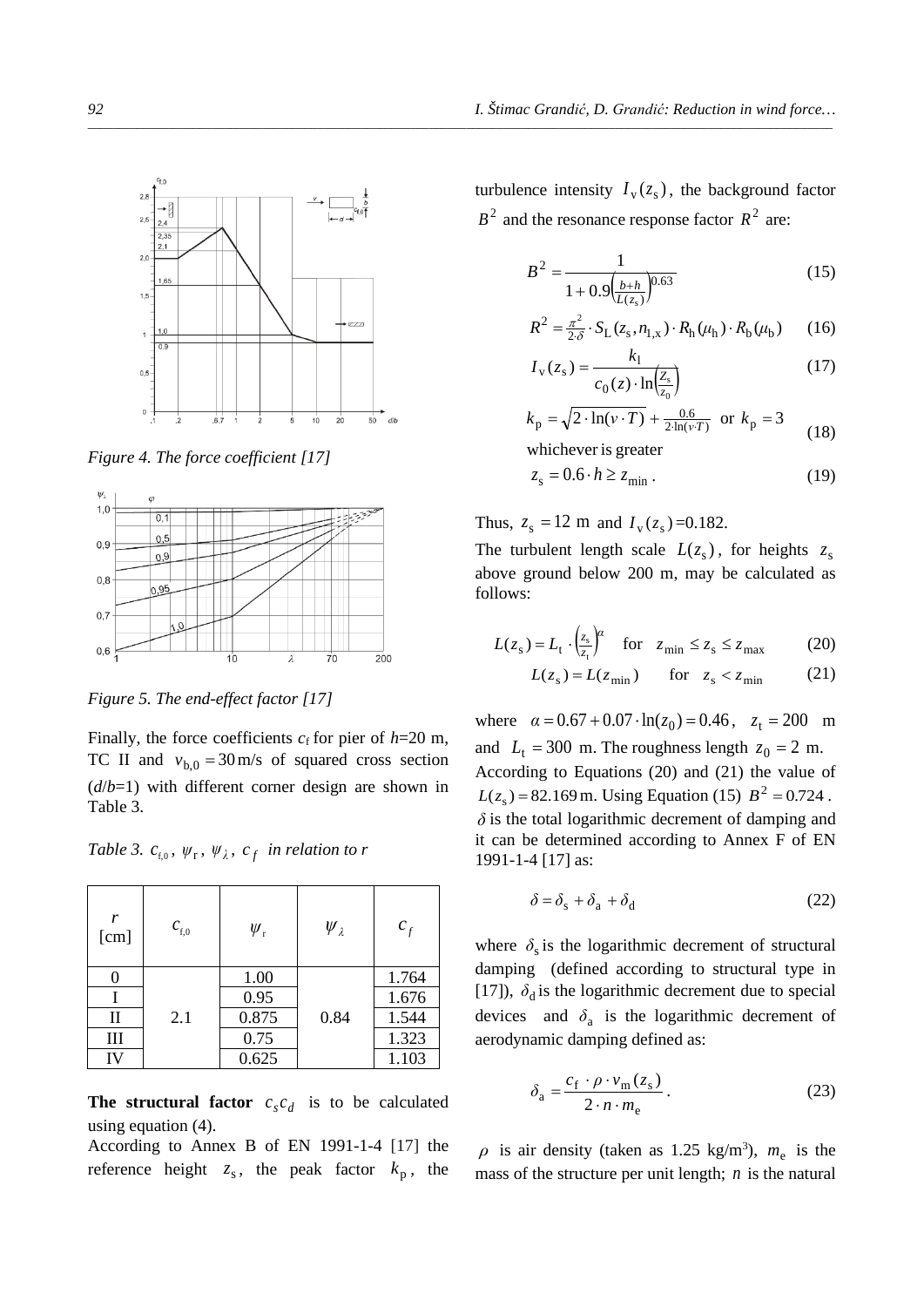frequency of the structure.  $\delta_s$  is taken as 0.03 [17], while  $\delta_d = 0$ .

Module of elasticity and specific weight of reinforced concrete are taken as  $E=3.2 \cdot 10^{10} \text{ N/m}^2$ ,  $\gamma_c = 2500 \text{ kg/m}^3$ , respectively.

The values of  $m_e$ ,  $n$  (determined according to [18]), and  $\delta$  are shown in Table 4.

The power spectral density function is

$$
S_{\text{L}}(z_{\text{s}}, n) = \frac{6.8 \cdot f_{\text{L}}(z_{\text{s}}, n)}{\left(1 + 10.2 \cdot f_{\text{L}}(z_{\text{s}}, n)\right)^{\frac{5}{3}}}
$$
(24)

where a non-dimensional frequency  $(z_{\rm s})$  $(z_{\rm s}, n) = \frac{n \cdot L(z_{\rm s})}{\sqrt{2\pi}}$  $f_{\rm L}(z_{\rm s}, n) = \frac{n \cdot L(z_{\rm s})}{v_{m}(z_{\rm s})}$ *m*  $=\frac{n \cdot L(z_s)}{2}$  is determined by the natural frequency of the structure  $n$ , by the mean velocity  $v_m(z_s)$  and the turbulence length scale  $L(z_s)$ .

For a fundamental mode shape  $R_h(\eta_h)$  and  $R<sub>b</sub>(\eta<sub>b</sub>)$  are:

$$
R_{\rm h}(\eta_{\rm h}) = \frac{1}{\eta_{\rm h}} - \frac{1}{2\eta_{\rm h}^2} \cdot (1 - e^{-2\eta_{\rm h}})
$$
 (25)

$$
R_{\rm b}(\eta_{\rm b}) = \frac{1}{\eta_{\rm b}} - \frac{1}{2\eta_{\rm b}^2} \cdot (1 - e^{-2\eta_{\rm b}})
$$
 (26)

where

*\_\_\_\_\_\_\_\_\_\_\_\_\_\_\_\_\_\_\_\_\_\_\_\_\_\_\_\_\_\_\_\_\_\_\_\_\_\_\_\_\_\_\_\_\_\_\_\_\_\_\_\_\_\_\_\_\_\_\_\_\_\_\_\_\_\_\_\_\_\_\_\_\_\_\_\_\_\_\_\_\_\_\_\_\_\_\_\_\_\_\_\_\_\_\_\_\_\_\_\_\_\_\_\_\_\_\_\_\_\_\_\_\_\_\_\_\_\_\_\_*

$$
\eta_{\rm h} = \frac{4, 6 \cdot h}{L(s_z)} \cdot f_{\rm L}(z_{\rm s}, n) \tag{27}
$$

$$
\mu_b = \frac{4.6b}{L(s_2)} \cdot f_L(z_s, n) \,. \tag{28}
$$

For determination of  $k_p$  in Equation (18) it is necessary to know the averaging time for the mean wind velocity *T* which is equal to 600 seconds [17] and the up-crossing frequency *ν* defined as:

$$
v = n \cdot \sqrt{\frac{R^2}{B^2 + R^2}} \,. \tag{29}
$$

The values needed for calculation of structural factor  $c_s c_d$  as well as the values of the structural factor itself, for pier of t *h*=20, TC II and  $v_{b,0} = 30$  m/s, can be found in Tables 4 and 5 in relation to *r.*

Table 4. The values of  $m_e$ ,  $n$ ,  $\delta$ ,  $S_L(z_s, n)$ ,  $f_L(z_s, n)$ ,  $R_h(\eta_h)$ ,  $R_b(\eta_b)$  and v in relation to r

| r<br>[cm] | $m_e$<br>[kg/m] | n<br>[Hz] | $\delta$ | $S_{\rm L}(z_{\rm s},n)$ | $f_{\rm L}(z_{\rm s},n)$ | $R_{\rm h}(\eta_{\rm h})$ | $R_{\rm b}(\eta_{\rm b})$ | ν<br>[Hz] |
|-----------|-----------------|-----------|----------|--------------------------|--------------------------|---------------------------|---------------------------|-----------|
| $\Omega$  | 2500            | 1.445     | 0.040    | 0.056                    | 3.800                    | 0.207                     | 0.872                     | 1.151     |
|           | 2499            | 1.444     | 0.039    | 0.056                    | 3.797                    | 0.208                     | 0.872                     | 1.153     |
|           | 2495            | 1.442     | 0.038    | 0.056                    | 3.792                    | 0.208                     | 0.872                     | 1.156     |
| 10        | 2479            | 1.434     | 0.037    | 0.056                    | 3.772                    | 0.209                     | 0.873                     | 1.157     |
| 15        | 2452            | 1.421     | 0.036    | 0.056                    | 3.738                    | 0.210                     | 0.874                     | 1.156     |
| 20        | 2414            | 1.406     | 0.035    | 0.057                    | 3.698                    | 0.212                     | 0.875                     | 1.152     |

*Table 5. The values of*  $I_{\rm v}(z_{\rm s})$ ,  $k_{\rm p}$ ,  $B^2$ ,  $R^2$  *and*  $c_{\rm s}c_{\rm d}$  *in relation to r* 

| [cm] | $I_{v}(z_{s})$ | $\mathbf{r}_{\rm p}$ | B <sup>2</sup> | $R^{\scriptscriptstyle{2}}$ | $c_s c_d$ |       |
|------|----------------|----------------------|----------------|-----------------------------|-----------|-------|
|      |                |                      |                | 1.260                       | 1.116     |       |
|      |                |                      |                | 1.276                       | 1.119     |       |
|      |                |                      | 0.182<br>0.724 |                             | 1.302     | 1.123 |
| 10   |                |                      |                |                             | 1.352     | 1.132 |
| 15   |                |                      |                | 1.413                       | 1.142     |       |
| 20   |                |                      |                | 1.484                       | 1.154     |       |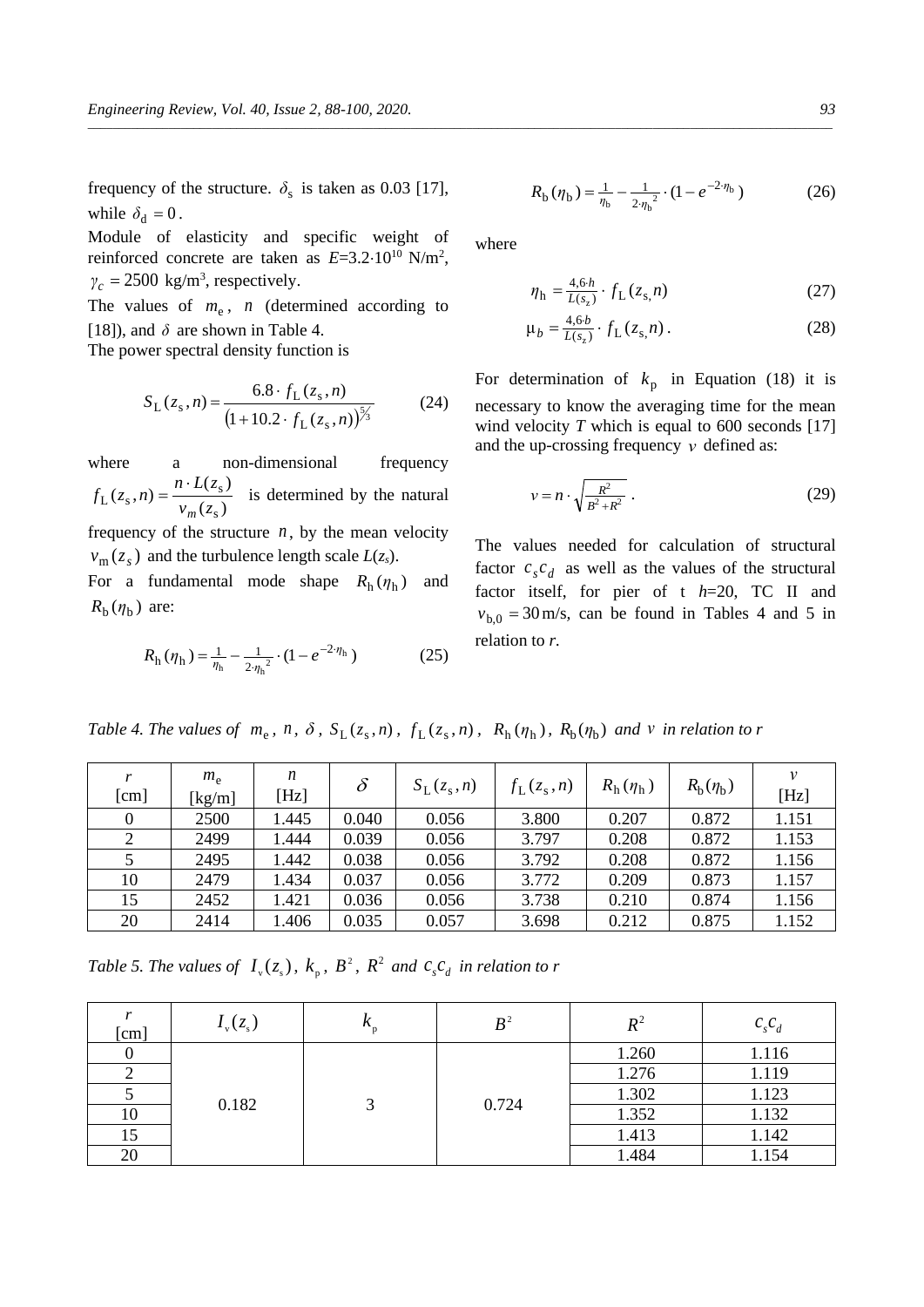For total wind force calculation, it is necessary to determine the wind pressure  $q_w(z)$  for each part/strip according to Table 2 and Fig. 1.

$$
q_w(z) = c_s c_d \cdot c_f \cdot q_p(z) \cdot b \tag{30}
$$

The values of  $q_w(z)$  in relation to *z* are presented in Table 6.

The total wind force on pier  $F_w$  is the sum of wind forces acting in each part/strip  $F_w(z)$ :

$$
F_w = \sum F_w(z) = \sum q_w(z) \cdot b \cdot h_{part} \tag{31}
$$

where  $h_{\text{part}}$  is the height of each part (*b*) or strip (*h*strip) according to Fig. 3.

The total wind forces  $F_w$  on piers of different heights, placed in different environmental (TC) and exposed to different fundamental value of the basic wind velocity are calculated according to the previous procedure. The results are shown in Tables 7 and 8.

*Table 6. Wind pressure*  $q_w(z)$  *on pier of h*=20 *m*, *TC II and*  $v_{b,0} = 30$  *m/s in relation to r and z* 

|                      | $q_w(z)$       | $z \lfloor m \rfloor$ |      |         |        |       |         |       |       |  |
|----------------------|----------------|-----------------------|------|---------|--------|-------|---------|-------|-------|--|
|                      | [kN/m]         | $0 - 1$               | 1-4  | $4 - 7$ | $7-10$ | 10-13 | $13-16$ | 16-19 | 19-21 |  |
|                      | $\Omega$       | 1.58                  | 1.99 | 2.36    | 2.61   | 2.79  | 2.94    | 3.07  | 3.11  |  |
|                      | $\overline{2}$ | 1.50                  | 1.90 | 2.25    | 2.48   | 2.66  | 2.80    | 2.93  | 2.96  |  |
|                      |                | 1.39                  | 1.75 | 2.08    | 2.29   | 2.46  | 2.59    | 2.70  | 2.74  |  |
| $\lceil$ cm $\rceil$ | 10             | 1.20                  | 1.52 | 1.80    | 1.98   | 2.13  | 2.24    | 2.34  | 2.37  |  |
|                      | 15             | 1.01                  | 1.28 | 1.51    | 1.67   | 1.79  | 1.88    | 1.97  | 1.99  |  |
|                      | 20             | 0.81                  | 1.03 | 1.22    | 1.35   | 1.44  | 1.52    | 1.59  | 1.61  |  |

*Table* 7. Total wind force  $F_w$  on pier of  $h=20$  m in relation to r

|                 | $F_w$ [kN]         | $r=0$  | $r=2$ cm | $r=5$ cm | $r=10$ cm | $r=15$ cm | $r=20$ cm |
|-----------------|--------------------|--------|----------|----------|-----------|-----------|-----------|
|                 | $v_{b.0} = 20$ m/s | 26.56  | 25.26    | 23.31    | 20.06     | 16.79     | 13.50     |
|                 | $v_{b.0} = 30$ m/s | 64.27  | 61.19    | 56.56    | 48.81     | 41.00     | 33.09     |
| TC <sub>0</sub> | $v_{b.0} = 40$ m/s | 121.07 | 115.40   | 106.84   | 92.45     | 77.89     | 63.08     |
|                 | $v_{b.0} = 50$ m/s | 197.97 | 188.86   | 175.09   | 151.88    | 128.31    | 104.24    |
|                 | $v_{b.0} = 20$ m/s | 24.67  | 23.47    | 21.66    | 18.64     | 15.62     | 12.56     |
| TC I            | $v_{b.0} = 30$ m/s | 60.36  | 57.48    | 53.15    | 45.88     | 38.56     | 31.15     |
|                 | $v_{b.0} = 40$ m/s | 114.69 | 109.33   | 101.25   | 87.67     | 73.92     | 59.91     |
|                 | $v_{b.0} = 50$ m/s | 188.78 | 180.14   | 167.07   | 145.03    | 122.62    | 99.71     |
|                 | $v_{b.0} = 20$ m/s | 20.94  | 19.92    | 18.38    | 15.82     | 13.26     | 10.67     |
| TC II           | $v_{b.0} = 30$ m/s | 52.00  | 49.52    | 45.79    | 39.55     | 33.25     | 26.87     |
|                 | $v_{b.0} = 40$ m/s | 100.06 | 95.40    | 88.37    | 76.54     | 64.56     | 52.36     |
|                 | $v_{b.0} = 50$ m/s | 166.44 | 158.84   | 147.35   | 127.97    | 108.26    | 88.07     |
|                 | $v_{b.0} = 20$ m/s | 14.98  | 14.25    | 13.15    | 11.31     | 9.47      | 7.62      |
| TC III          | $v_{b.0} = 30$ m/s | 37.75  | 35.94    | 33.22    | 28.67     | 24.10     | 19.46     |
|                 | $v_{b.0} = 40$ m/s | 73.73  | 70.28    | 65.06    | 56.31     | 47.47     | 38.47     |
|                 | $v_{b.0} = 50$ m/s | 124.36 | 118.64   | 110.00   | 95.46     | 80.69     | 65.59     |
|                 | $v_{b.0} = 20$ m/s | 10.63  | 10.11    | 9.32     | 8.01      | 6.71      | 5.39      |
| TC IV           | $v_{b.0} = 30$ m/s | 26.82  | 25.52    | 23.57    | 20.32     | 17.05     | 13.75     |
|                 | $v_{b.0} = 40$ m/s | 52.74  | 50.23    | 46.46    | 40.15     | 33.78     | 27.33     |
|                 | $v_{b.0} = 50$ m/s | 89.74  | 85.55    | 79.23    | 68.62     | 57.89     | 46.96     |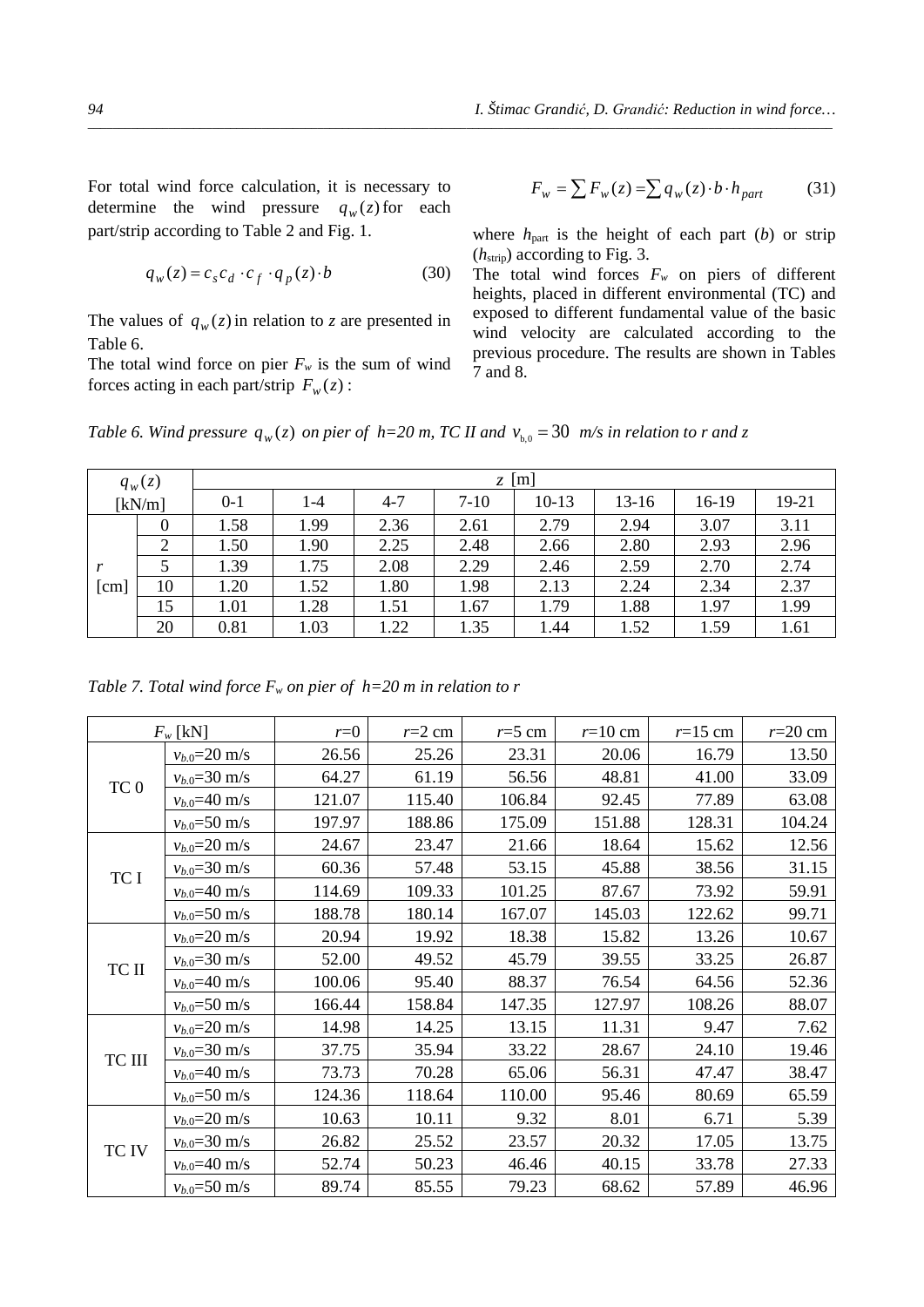|                 | $F_w$ [kN]         | $r=0$ | $r=2$ cm | $r=5$ cm | $r=10$ cm | $r=15$ cm | $r=20$ cm |
|-----------------|--------------------|-------|----------|----------|-----------|-----------|-----------|
|                 | $v_{b.0} = 20$ m/s | 9.80  | 9.31     | 8.57     | 7.35      | 6.13      | 4.91      |
|                 | $v_{b.0} = 30$ m/s | 22.81 | 21.68    | 19.98    | 17.14     | 14.31     | 11.46     |
| TC <sub>0</sub> | $v_{b.0} = 40$ m/s | 42.90 | 40.78    | 37.59    | 32.28     | 26.96     | 21.63     |
|                 | $v_{b.0} = 50$ m/s | 70.53 | 67.06    | 61.85    | 53.16     | 44.44     | 35.69     |
|                 | $v_{b.0} = 20$ m/s | 8.78  | 8.34     | 7.69     | 6.59      | 5.50      | 4.40      |
|                 | $v_{b.0} = 30$ m/s | 20.58 | 19.55    | 18.02    | 15.46     | 12.91     | 10.35     |
| TC I            | $v_{b.0} = 40$ m/s | 38.98 | 37.05    | 34.16    | 29.34     | 24.51     | 19.67     |
|                 | $v_{b.0} = 50$ m/s | 64.54 | 61.36    | 56.60    | 48.65     | 40.69     | 32.69     |
|                 | $v_{b.0} = 20$ m/s | 7.08  | 6.73     | 6.20     | 5.31      | 4.43      | 3.55      |
| TC II           | $v_{b.0} = 30$ m/s | 16.66 | 15.83    | 14.59    | 12.52     | 10.45     | 8.38      |
|                 | $v_{b.0} = 40$ m/s | 31.87 | 30.29    | 27.93    | 23.99     | 20.04     | 16.09     |
|                 | $v_{b.0} = 50$ m/s | 53.24 | 50.62    | 46.69    | 40.14     | 33.57     | 26.98     |
|                 | $v_{b.0} = 20$ m/s | 4.85  | 4.60     | 4.24     | 3.64      | 3.03      | 2.43      |
| TC III          | $v_{b.0} = 30$ m/s | 11.28 | 10.72    | 9.88     | 8.47      | 7.07      | 5.67      |
|                 | $v_{b.0} = 40$ m/s | 21.68 | 20.60    | 18.99    | 16.30     | 13.62     | 10.93     |
|                 | $v_{b.0} = 50$ m/s | 36.42 | 34.62    | 31.92    | 27.43     | 22.94     | 18.42     |
|                 | $v_{b.0} = 20$ m/s | 3.71  | 3.53     | 3.25     | 2.79      | 2.32      | 1.86      |
| <b>TCIV</b>     | $v_{b.0} = 30$ m/s | 8.54  | 8.11     | 7.47     | 6.41      | 5.35      | 4.28      |
|                 | $v_{b.0} = 40$ m/s | 8.54  | 8.11     | 7.47     | 6.41      | 5.35      | 4.28      |
|                 | $v_{b.0} = 50$ m/s | 26.66 | 25.34    | 23.35    | 20.05     | 16.75     | 13.44     |

*Table 8. Total wind force Fw on pier of h=10 m in relation to r*

#### **4 Discussion**

As it can be seen from the results shown in Tables 7 and 8 the total wind force for cross sections with round corners is smaller than for sharp corners. For greater corner radius the reduction of total wind force in relation to sharp corner cross section is greater. For easier comparison, the total wind force reduction  $\Delta F_{w(r)} = 1 - (F_{w(r)} / F_{w(r=0)})[%]$  is shown in Tables 9 and 10 ( $F_{w(r=0)}$  is total wind force for pier with sharp corners and  $F_{w(r)}$  is total wind force for pier with rounded corners).

Rounding of sharp corners of square piers may reduce the total wind force significantly (see Fig. 6- 8). According to Table 9 the total wind force on pier of 20 m height with rounded corners of *r*=2 cm is smaller between 4.6% and 4.9% in comparison to total wind force on pier with sharp corners. If  $r=5$ cm the reduction in total wind force is between 11.5% and 12.3%. In case of rounded corners with  $r=10$  cm,  $r=15$  cm and  $r=20$  cm the reduction in total wind force is as follows:  $\Delta F_{w(r=10)}$  from 23.1% to 24.6%;  $\Delta F_{w(r=15)}$  from 35% to 36.9%;  $\Delta F_{w(r=20)}$ from 47.1% to 49.3%.

Similar results can be found in Table 10 for pier of 10 m height:  $\Delta F_{w(r=2)}$  is in range from 4.9% to 5.0%; ∆*Fw*(*r*=5) from 12.3% to 12.5%; ∆*Fw*(*r*=10) from 24.6% to 25.0%; ∆*Fw*(*r*=15) from 36.9% to 37.5%; ∆*Fw*(*r*=20) from 49.3% to 49.9%.

Comparing the results shown in the Tables 9 and 10, it can be seen there is small influence of different pier height on reduction in total wind force (the changes in total wind force reduction due to changes of pier height are in range of 0.1% to 2.2%). For shorter pier the reduction of total wind force is greater (see Fig. 8).

The influence of different wind velocity and different terrain category on reduction of total wind force are relatively small.

The increase in wind velocity decreases the total wind force reduction as it is shown in Fig. 6. Decrease in the total wind force reduction due to changes in wind velocity is greater for piers of 20 m height than for piers of 10 m height. The smallest difference in reduction in total wind force due to different wind velocity for piers of height of 20 m is in case of *r*=2 cm and TC 0, TC I, TC II and TC III (0.3%) while the greatest difference is for piers with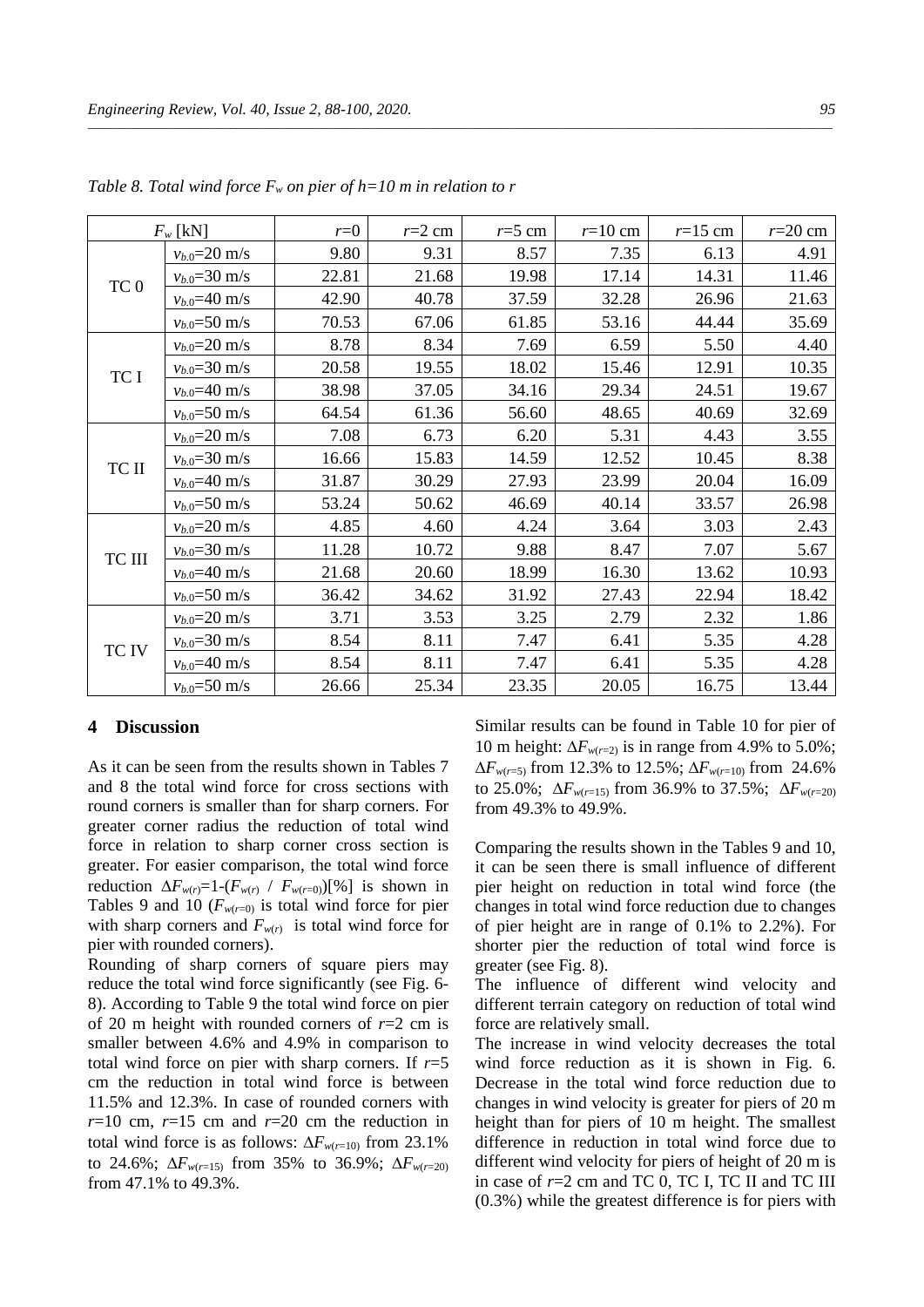$r=20$  cm placed in TC 0, TC I and TC II  $(1.9\%)$  as it can be seen in Table 9. As it is shown in Table 10, even smaller differences in reduction in total wind force due to changes in wind velocity are for piers of height of 10 m (up to 0.6%).

There is almost no changes in total wind force reduction with changing of the pier environment, here expressed as different terrain categories (TC) as it can be seen from Fig. 7 and Tables 9 and 10. For example, in case of pier of height of 20 m with rounded corners of  $r=2$  cm exposed to  $v_{b,0}=20$  m/s and  $v_{b,0}=30$  m/s the reduction in total wind force due to changes in terrain category do not varies at all, while for the same pier exposed to  $v_{b,0}=40$  m/s and  $v_{b,0}=50$  m/s the reduction in total wind force varies  $0.1\%$ .

The greatest variation in the total wind force reduction due to different terrain categories is in case of pier of height of 20 m with rounded corners of  $r=20$  cm exposed to  $v_{b,0}=50$  m/s (0.6%). For pier of height of 10 m 0.3 % is the greatest difference in total wind force reduction due to different terrain categories.

Although piers with rounded corners analysed in this paper can be exposed up to 50% smaller total wind force in comparison to sharp corner piers, the piers with rounded corners have smaller area and moment of inertia, which are the main load bearing properties of pier.

The total wind force reduction in correlation to reduction in load baring properties of sharp and rounded corner pier cross sections is presented in Table 11. The reduction of area is  $\Delta A(r) = 1-(A(r))$  $/A$ <sub>( $r=0$ </sub>)[%], where  $A$ <sub>( $r=0$ )</sub> is area of sharp corner cross section and  $A(r)$  is area of cross section with rounded corner, while the reduction of moment of inertia is ∆*I*(*r*) =1-(*I*(*r*) */I*(*r*=0))[%], where *I*(*r*=0) is moment of inertia of sharp corner cross section and  $I_{(r)}$  is moment of inertia of cross section with rounded corner.

*Table 9. Reduction in total wind force*  $\Delta F_{w(r)}$  [%] *on pier of h*=20 *m in relation to r* 

|        | $\lceil\% \rceil$<br>$\Delta F_{w(r)}$ | $r=2$ cm | $r=5$ cm | $r=10$ cm | $r=15$ cm | $r=20$ cm |
|--------|----------------------------------------|----------|----------|-----------|-----------|-----------|
|        | $v_{b.0} = 20$ m/s                     | 4.9      | 12.2     | 24.5      | 36.8      | 49.2      |
|        | $v_{b.0} = 30$ m/s                     | 4.8      | 12.0     | 24.0      | 36.2      | 48.5      |
| $TC0$  | $v_{b.0} = 40$ m/s                     | 4.7      | 11.8     | 23.6      | 35.7      | 47.9      |
|        | $v_{b.0} = 50$ m/s                     | 4.6      | 11.6     | 23.3      | 35.2      | 47.3      |
|        | $v_{b.0} = 20$ m/s                     | 4.9      | 12.2     | 24.4      | 36.7      | 49.1      |
| TC I   | $v_{b.0} = 30$ m/s                     | 4.8      | 11.9     | 24.0      | 36.1      | 48.4      |
|        | $v_{b.0} = 40$ m/s                     | 4.7      | 11.7     | 23.6      | 35.5      | 47.8      |
|        | $v_{b.0} = 50$ m/s                     | 4.6      | 11.5     | 23.2      | 35.0      | 47.2      |
|        | $v_{b.0} = 20$ m/s                     | 4.9      | 12.2     | 24.4      | 36.7      | 49.0      |
| TC II  | $v_{b.0} = 30$ m/s                     | 4.8      | 11.9     | 23.9      | 36.1      | 48.3      |
|        | $v_{b.0} = 40$ m/s                     | 4.7      | 11.7     | 23.5      | 35.5      | 47.7      |
|        | $v_{b.0} = 50$ m/s                     | 4.6      | 11.5     | 23.1      | 35.0      | 47.1      |
|        | $v_{b.0} = 20$ m/s                     | 4.9      | 12.2     | 24.5      | 36.8      | 49.1      |
| TC III | $v_{b.0} = 30$ m/s                     | 4.8      | 12.0     | 24.0      | 36.2      | 48.4      |
|        | $v_{b.0} = 40$ m/s                     | 4.7      | 11.8     | 23.6      | 35.6      | 47.8      |
|        | $v_{b.0} = 50$ m/s                     | 4.6      | 11.5     | 23.2      | 35.1      | 47.3      |
|        | $v_{b.0} = 20$ m/s                     | 4.9      | 12.3     | 24.6      | 36.9      | 49.3      |
| TC IV  | $v_{b.0} = 30$ m/s                     | 4.8      | 12.1     | 24.2      | 36.4      | 48.7      |
|        | $v_{b.0} = 40$ m/s                     | 4.8      | 11.9     | 23.9      | 35.9      | 48.2      |
|        | $v_{b.0} = 50$ m/s                     | 4.7      | 11.7     | 23.5      | 35.5      | 47.7      |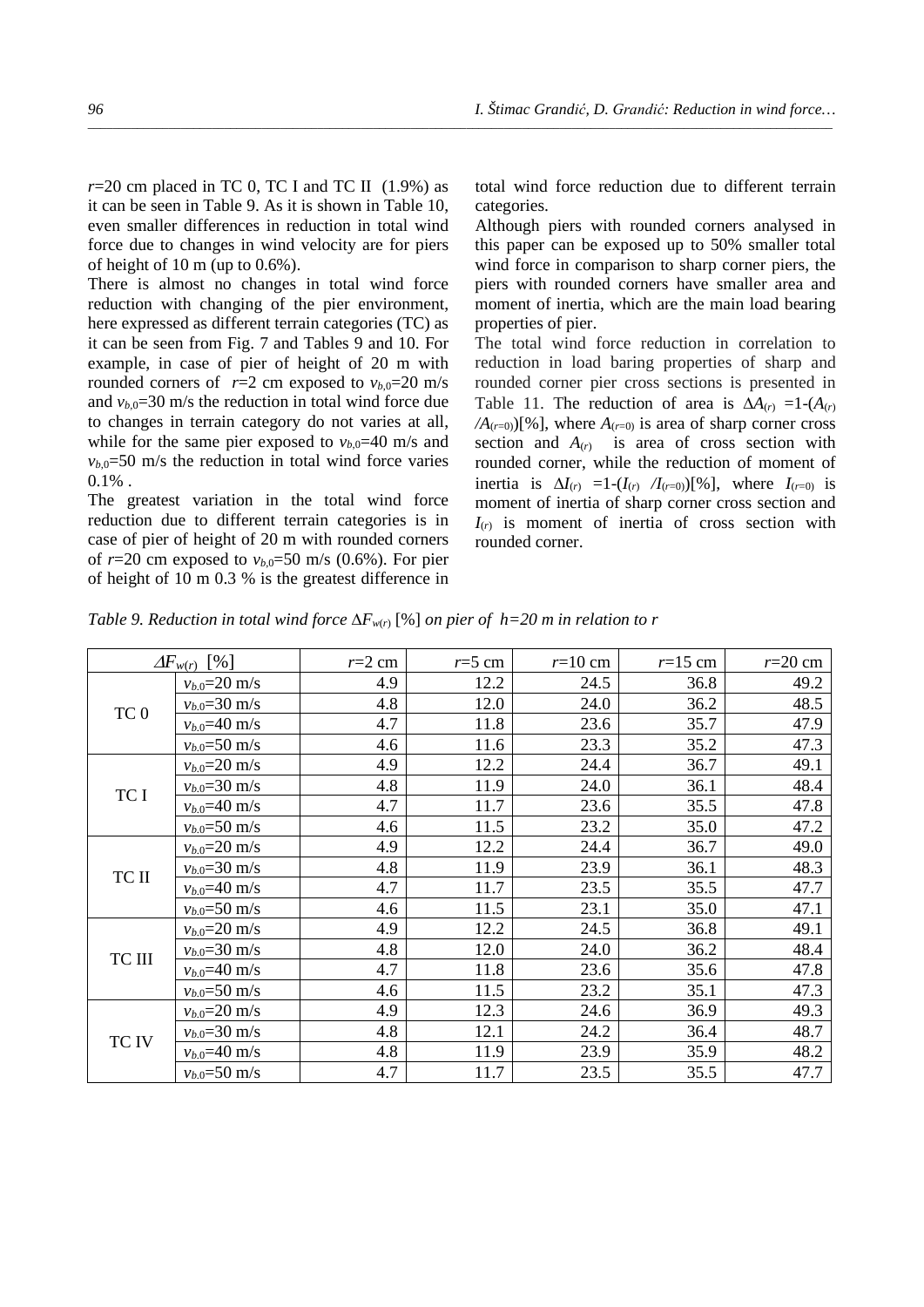|                 | $\Delta F_{w(r)}$<br>$\lceil\% \rceil$ | $r=2$ cm | $r=5$ cm | $r=10$ cm | $r=15$ cm | $r=20$ cm |
|-----------------|----------------------------------------|----------|----------|-----------|-----------|-----------|
|                 | $v_{b.0} = 20$ m/s                     | 5.0      | 12.5     | 24.9      | 37.4      | 49.9      |
| TC <sub>0</sub> | $v_{b.0} = 30$ m/s                     | 5.0      | 12.4     | 24.9      | 37.3      | 49.7      |
|                 | $v_{b.0} = 40$ m/s                     | 4.9      | 12.4     | 24.8      | 37.1      | 49.6      |
|                 | $v_{b.0} = 50$ m/s                     | 4.9      | 12.3     | 24.6      | 37.0      | 49.4      |
|                 | $v_{b.0} = 20$ m/s                     | 5.0      | 12.5     | 24.9      | 37.4      | 49.9      |
| TC I            | $v_{b.0} = 30$ m/s                     | 5.0      | 12.4     | 24.8      | 37.3      | 49.7      |
|                 | $v_{b.0} = 40$ m/s                     | 4.9      | 12.4     | 24.7      | 37.1      | 49.5      |
|                 | $v_{b.0} = 50$ m/s                     | 4.9      | 12.3     | 24.6      | 36.9      | 49.3      |
|                 | $v_{b.0} = 20$ m/s                     | 5.0      | 12.5     | 24.9      | 37.4      | 49.9      |
| TC II           | $v_{b.0} = 30$ m/s                     | 5.0      | 12.4     | 24.8      | 37.3      | 49.7      |
|                 | $v_{b.0} = 40$ m/s                     | 4.9      | 12.4     | 24.7      | 37.1      | 49.5      |
|                 | $v_{b.0} = 50$ m/s                     | 4.9      | 12.3     | 24.6      | 36.9      | 49.3      |
|                 | $v_{b.0} = 20$ m/s                     | 5.0      | 12.5     | 25.0      | 37.4      | 49.9      |
| TC III          | $v_{b.0} = 30$ m/s                     | 5.0      | 12.5     | 24.9      | 37.3      | 49.8      |
|                 | $v_{b.0} = 40$ m/s                     | 5.0      | 12.4     | 24.8      | 37.2      | 49.6      |
|                 | $v_{b.0} = 50$ m/s                     | 4.9      | 12.3     | 24.7      | 37.0      | 49.4      |
|                 | $v_{b.0} = 20$ m/s                     | 5.0      | 12.5     | 25.0      | 37.5      | 49.9      |
| TC IV           | $v_{b.0} = 30$ m/s                     | 5.0      | 12.5     | 24.9      | 37.4      | 49.9      |
|                 | $v_{b.0} = 40$ m/s                     | 5.0      | 12.5     | 24.9      | 37.4      | 49.9      |
|                 | $v_{b.0} = 50$ m/s                     | 5.0      | 12.4     | 24.8      | 37.2      | 49.6      |

*Table 10. Reduction in total wind force* ∆*Fw*(*r*) [%] *on pier of h=10 m in relation to r*



*Figure 6. The total wind force reduction* ∆*Fw*(*r*) [%] *on bridge pier of h=20 m placed in TC I, in dependance on wind velocity*  $v_{b,0}$  *and radius r*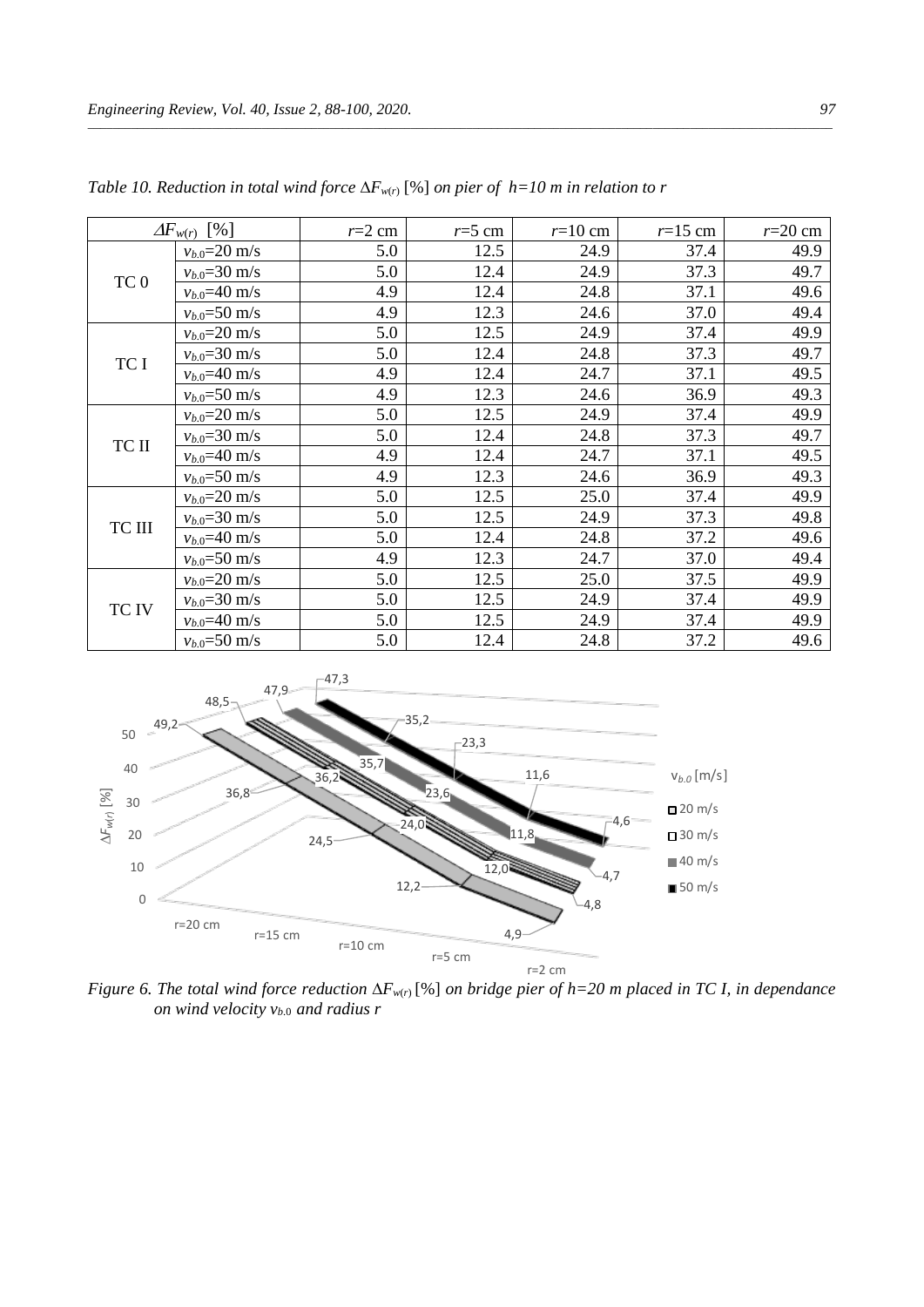

*Figure 7. The total wind force reduction* ∆*Fw*(*r*) [%] *on bridge pier of h=20 m exposed to wind velocity of 50 m/s in dependance on terrain category TC and radius r*



*Figure 8. The total wind force reduction* ∆*Fw*(*r*) [%] *on bridge pier placed in TC I exposed to wind velocity of 20 m/s in dependance on bridge height h and radius r*

*Table 11. Comparison of total wind force reduction*  $\Delta F_{w(r)}$ [%], *reduction of area*  $\Delta A_{(r)}$ [%] *and reduction of moment of inertia*  $\Delta I_{(r=0)}$  *in relation to r* 

| $r$ [cm] | $\Delta A_{(r)}$ [%] | $\Delta I_{(r)}$ [%] | $\Delta F_{w(r)}$ [%] |
|----------|----------------------|----------------------|-----------------------|
|          | $\approx$ ()         |                      | $4.6 - 5.0$           |
|          | $2 \cdot 2$          | 0.6                  | $11.5 - 12.5$         |
|          | 0.9                  |                      | $23.1 - 25.0$         |
|          | .9                   |                      | $35.0 - 37.5$         |
|          |                      |                      | $47.1 - 49.9$         |

For non-hollow cross sections of *b*/*d*=100/100 cm with rounded corners of 2 cm and 5 cm (2% and 5%

of the wind exposed pier width) the total wind forces are smaller by up to 5% and 12,5%,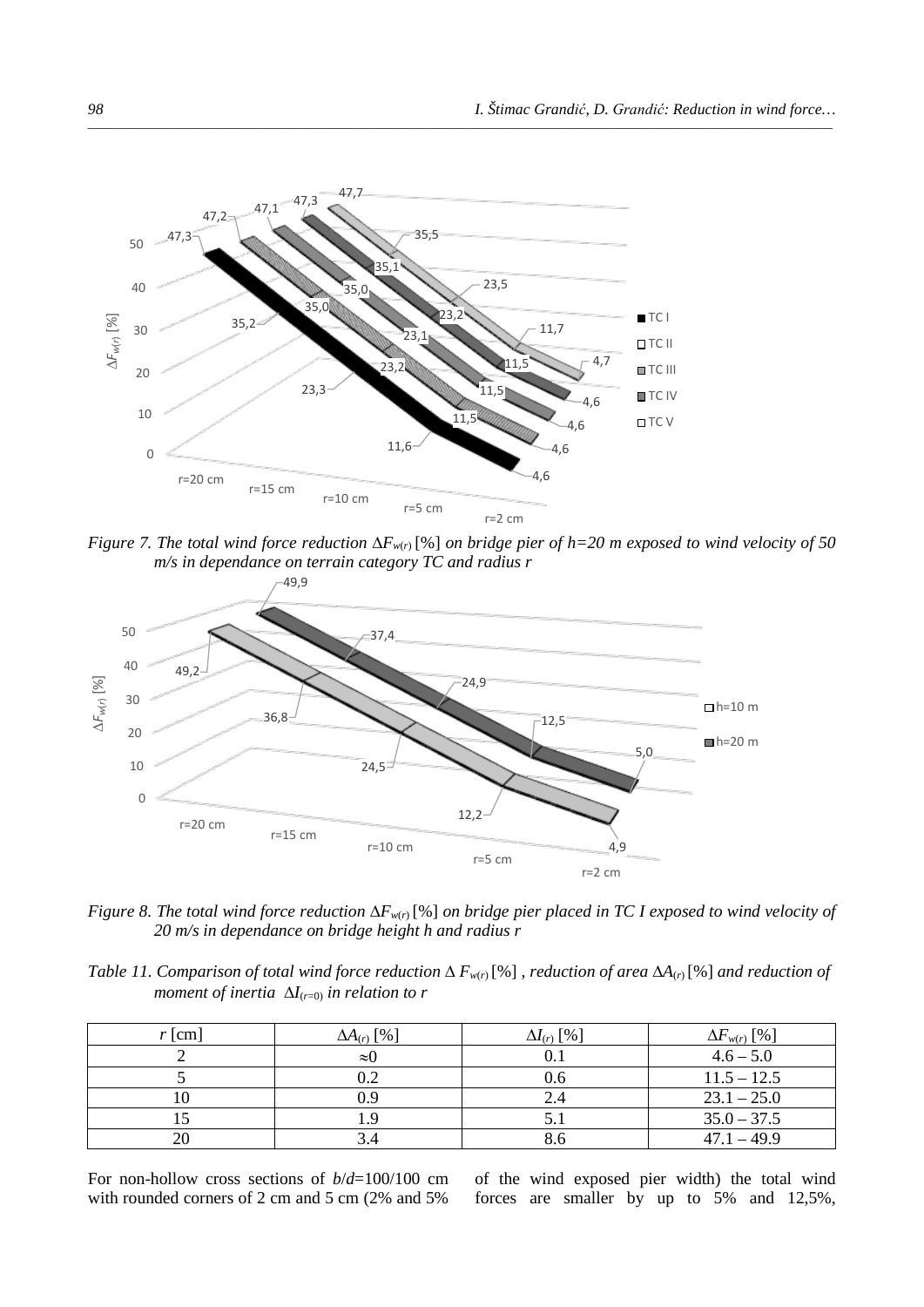respectively, with negligible reduction of the cross sectional properties in relation to sharp corner cross section (less than 1%). For the radii of 10 and 15 cm (10% and 15 % of the wind exposed pier width) with very little loss of load bearing properties (the cross sectional area are smaller 0.9% and 1.9%, the moment of inertia are smaller 2.4 and  $5.1\%$ , respectively) the reduction in total wind force are significant: up to 25% and 37.5%, respectively.

The greatest total wind force reduction of almost 50% is achieved when rounded part is 20% of the wind exposed width (*r*/*b*=20/100 cm) with 3.5% reduction in area and 8.6% reduction in moment of inertia.

# **5 Conclusion**

As it is written in introduction, the careful design may reduce wind load on structural elements, such as bridge piers. By rounding the corners of square non-hollow cross section of pier, the total wind force on pier in free standing phase can be drastically reduced in comparison to total wind force on pier with sharp corners (up to 50% for  $r/b=0.2$ ) with small reducing in load bearing properties of the pier (3.5% reduction in area and 8,6% reduction in moment of inertia).

Changes in bridge pier environment have negligible influence on changes in reduction of total wind force (up to 0.6%), as well as changes in pier height and wind velocity.

For shorter pier, the reduction of total wind force is greater in relation to taller pier, but changes in total wind force reduction due to changes in pier height are in range of 0.1% to 2.2%.

The relative difference in reduction in total wind force due to different wind velocity for all analysed cases is up to 1.9%.

For engineering purposes it can be concluded that reduction in total wind force on pier with cross sections with rounded corners in comparison to total wind force on pier with cross sections with sharp corners primarily depends on corner design. Influence of wind velocity, terrain category and pier height does not change much the total wind force reduction due to rounding the corners of pier cross section.

#### **Acknowledgements**

This paper is a part of research supported by University of Rijeka through the grant No. 13.05.1.1.01. and grant No. uniri-tehnic-18-127. The authors are grateful for this support.

### **References**

- [1] Harris, J.: *The Tallest Tower: Eiffel And The Belle Epoque,* Unlimited publishing, Bloomington, Indiana, USA, 2004.
- [2] Larsen, A., Larose, G. L.: *Dynamic wind effects on suspension and cable-stayed bridges*, Journal of Sound and Vibration, 334 (2015), 6, 2-28.
- [3] Xu, Y.-Z.: *Wind Effects on Cable-Supported Bridges*, John Wiley & Sons, Singapore, 2013.
- [4] Xie, X., Li, X., Shen, Y.: *Static and Dynamic Characteristics of a Long-Span Cable-Stayed Bridge with CFRP Cables*, Materials, 7 (2014) 6, 4854-5877.
- [5] Borri, C., Costa, C.: *Bridge Aerodynamics and Aeroelastic Phenomena*, Stathopoulos T., Baniotopoulos C.C. (eds) Wind Effects on Buildings and Design of Wind-Sensitive Structures, Vol. 493, CISM International Centre for Mechanical Sciences, Springer, Vienna, 2007.
- [6] Han, Y., Chen, Z.-Q., Hua, X.-G., Feng, Z.-Q., Xu, G. J.: *Wind loads and effects on rigid frame bridges with twin-legged high piers at erection stages*, Advances in Structural Engineering, 20 (2017), 10, 1586-1598.
- [7] Hastak, M., Mirmiran, A., Miller, R., Shah, R., Castrodale, R.: *State of Practice for Positive Moment Connections in Prestressed Concrete Girders Made Continuous*, Journal of Bridge Engineering, 8 (2003), 5, 267-272.
- [8] Sesar, P.: *Optimizing of Continuous Bridge Connections*, Doctoral Thesis, Faculty of Civil Engineering, J. J. Strossmayer University of Osijek, Osijek, Croatia, 2005. (in Croatian).
- [9] Buljac, A., Kozmar, H., Pospíšil, S., Macháček, M.: *Aerodynamic and aeroelastic characteristics of typical bridge decks equipped with wind barriers at the windward bridgedeck edge*, Engineering Structures, 137 (2017), 310–322.
- [10] Kozmar, H., Procino, L., Borsani, A., Bartoli, G.: *Optimizing height and porosity of roadway*